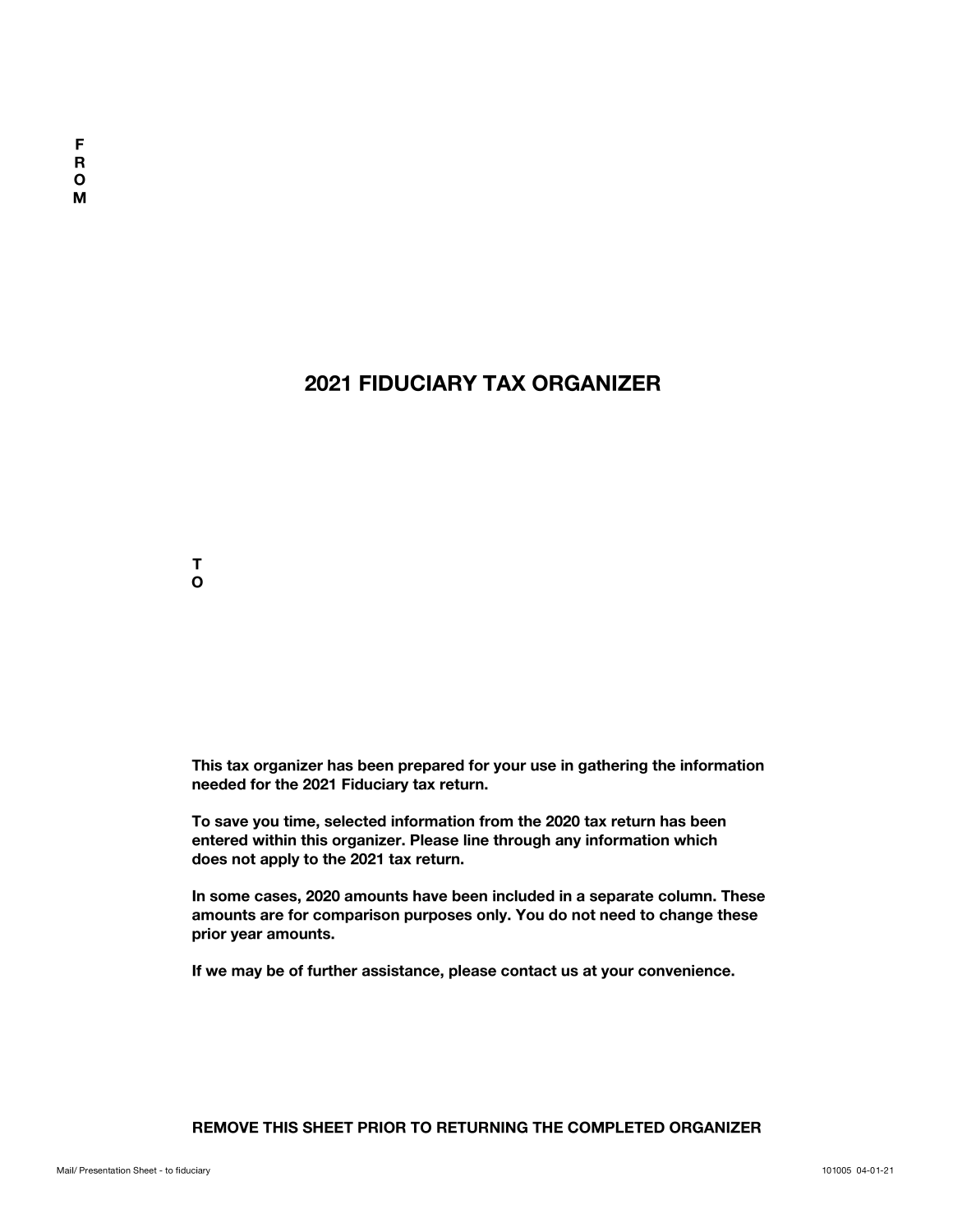## **2021 FIDUCIARY TAX ORGANIZER**

**T O**

**I have submitted this information for the sole purpose of preparing the fiduciary tax return. Each item can be substantiated by receipts, canceled checks, or other documents. This information is true, correct, and complete to the best of my knowledge.**

| Trustee - Executor Signature | <b>Date</b> |
|------------------------------|-------------|
|                              |             |
|                              |             |

| <b>E-mail Address</b>       | <b>Telephone Number</b> |
|-----------------------------|-------------------------|
|                             |                         |
| Preferred Method of Contact |                         |
|                             |                         |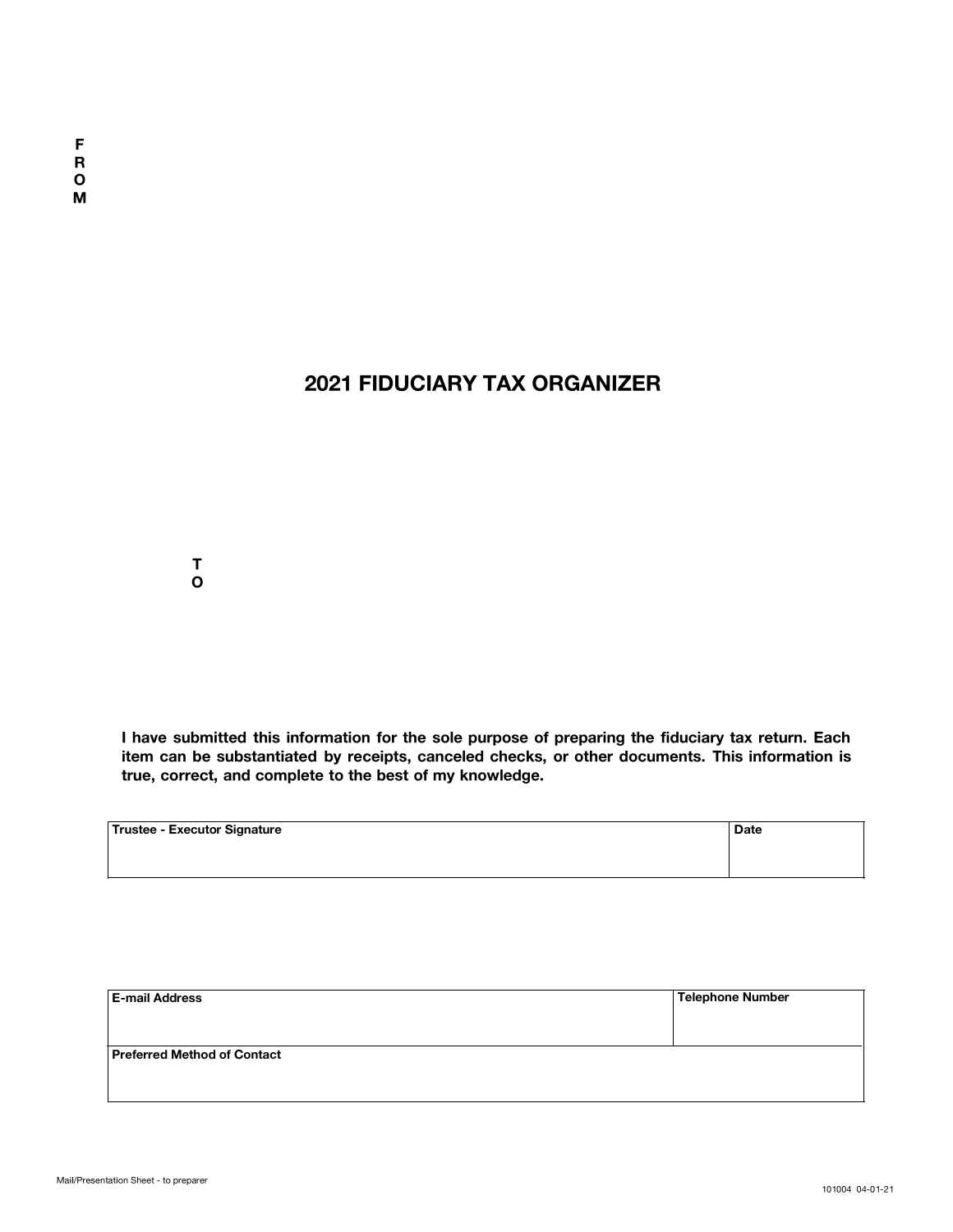

### Estate/Trust Name

Address City, State, ZIP code Employer Identification Number

Trustee/Executor Name

#### Ordinary Income

Please provide copies of all Form(s) W-2 and 1099 and any nontaxable distribution details.

| <b>Name of Payer</b> | Type* Taxable Amount | <b>Federal Tax</b><br>Withheld | 2020<br>Amount |
|----------------------|----------------------|--------------------------------|----------------|
|                      |                      |                                |                |
|                      |                      |                                |                |
|                      |                      |                                |                |
|                      |                      |                                |                |
|                      |                      |                                |                |
|                      |                      |                                |                |
|                      |                      |                                |                |
|                      |                      |                                |                |
|                      |                      |                                |                |
|                      |                      |                                |                |
|                      |                      |                                |                |
|                      |                      |                                |                |
|                      |                      |                                |                |

\*Enter:

"W" for Wages and Salaries

"P" for Pensions and Annuities

"L" for Lump-Sum Distribution

"C" for Copyright or Patent

"O" for any other type of income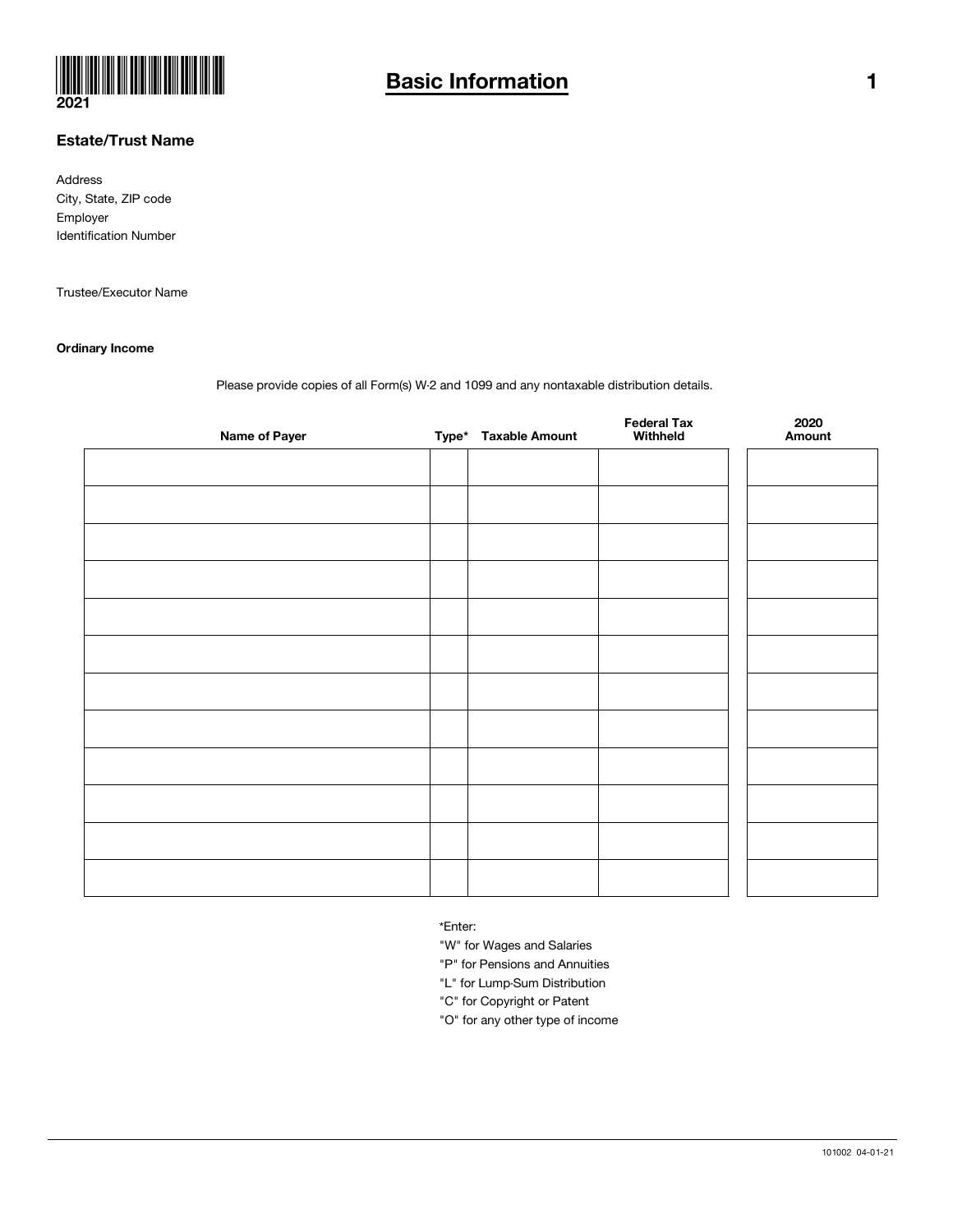

## Beneficiary's Information 2

| Did any beneficiaries change?  |  |  |  |
|--------------------------------|--|--|--|
| If ves, please designate below |  |  |  |

 $\overline{\phantom{a}}$ 

Please indicate if there were any distributions made to a beneficiary below. Distributions may be required, discretionary, or made under the 65-day rule.

Distributions made on or before March 6, 2022 may be included as a 2021 distribution under the 65-day rule.

### Beneficiary's Personal Information

|                       |               | <b>Distributions</b> | 2020 Amount |
|-----------------------|---------------|----------------------|-------------|
| Name                  | Required      |                      |             |
| Name (continued)      | Discretionary |                      |             |
| <b>Address</b>        | 65-Day        |                      |             |
| City, State, ZIP code |               |                      |             |
| SSN/Tax ID number     |               |                      |             |
|                       |               |                      |             |
| Name                  | Required      |                      |             |
| Name (continued)      | Discretionary |                      |             |
| <b>Address</b>        | 65-Day        |                      |             |
| City, State, ZIP code |               |                      |             |
| SSN/Tax ID number     |               |                      |             |
| Name                  | Required      |                      |             |
| Name (continued)      | Discretionary |                      |             |
| <b>Address</b>        | 65-Day        |                      |             |
| City, State, ZIP code |               |                      |             |
| SSN/Tax ID number     |               |                      |             |
|                       |               |                      |             |
| Name                  | Required      |                      |             |
| Name (continued)      | Discretionary |                      |             |
| Address               | 65-Day        |                      |             |
| City, State, ZIP code |               |                      |             |
| SSN/Tax ID number     |               |                      |             |
| Name                  | Required      |                      |             |
| Name (continued)      | Discretionary |                      |             |
| <b>Address</b>        | 65-Day        |                      |             |
| City, State, ZIP code |               |                      |             |
| SSN/Tax ID number     |               |                      |             |

Yes No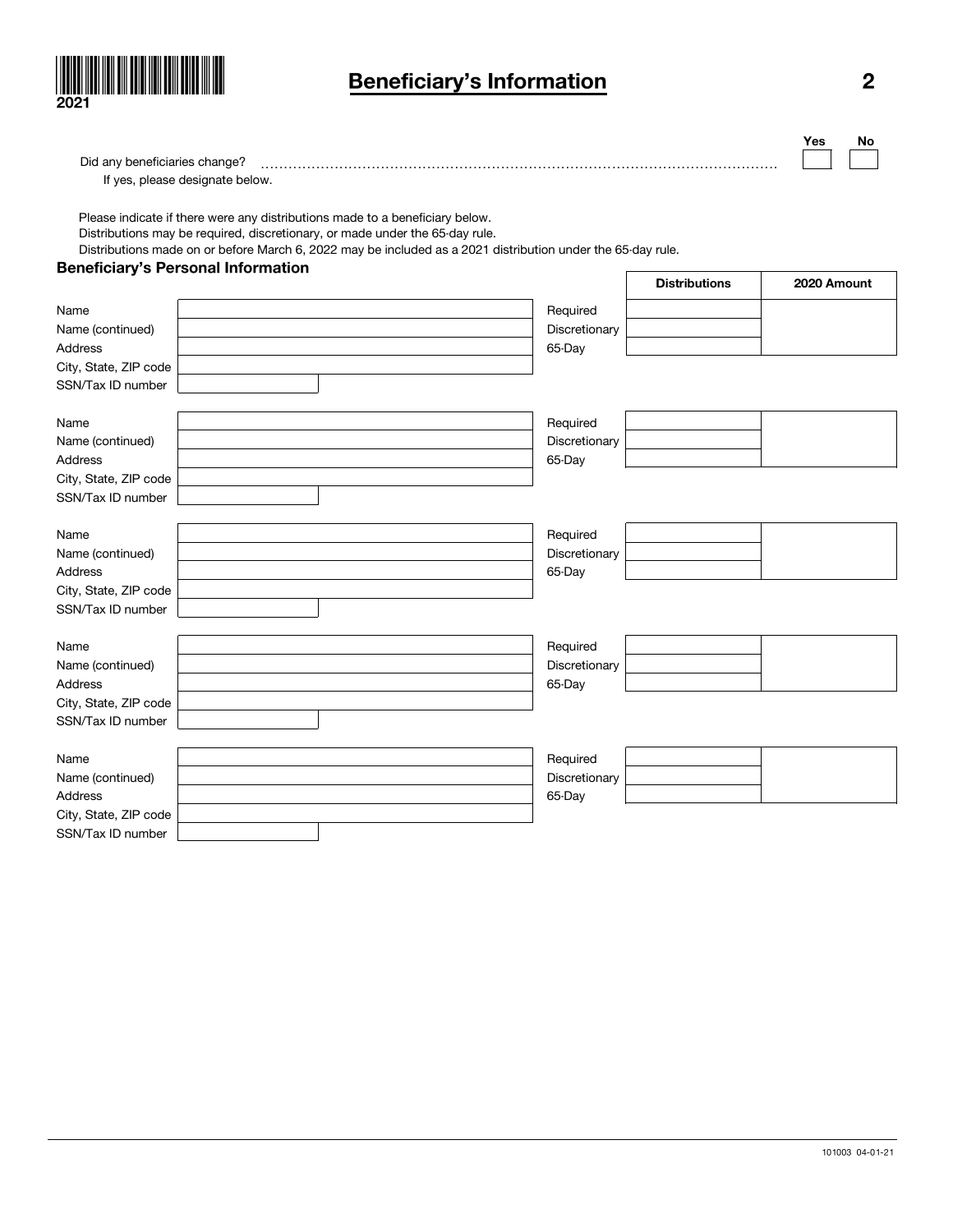

# Questions (Page 1 of 2) 3

|     |                                                                                                                 | Yes | No |
|-----|-----------------------------------------------------------------------------------------------------------------|-----|----|
| 1.  | Is there a new fiduciary?                                                                                       |     |    |
|     |                                                                                                                 |     |    |
|     |                                                                                                                 |     |    |
|     |                                                                                                                 |     |    |
| 2.  | Has the trustee or executor changed?                                                                            |     |    |
|     |                                                                                                                 |     |    |
|     |                                                                                                                 |     |    |
|     |                                                                                                                 |     |    |
|     |                                                                                                                 |     |    |
| 3.  | Has the trustee's/executor's address changed?                                                                   |     |    |
|     |                                                                                                                 |     |    |
|     |                                                                                                                 |     |    |
|     |                                                                                                                 |     |    |
| 4.  |                                                                                                                 |     |    |
|     | If yes, please provide a copy.                                                                                  |     |    |
| 5.  |                                                                                                                 |     |    |
|     |                                                                                                                 |     |    |
| 6.  |                                                                                                                 |     |    |
|     |                                                                                                                 |     |    |
| 7.  | Is this the initial year for the trust/estate?                                                                  |     |    |
|     | If yes, please provide a copy of the trust document or decedent's will.                                         |     |    |
| 8.  | Is this the final year of the trust/estate?                                                                     |     |    |
|     | If yes, please provide a listing of expenses incurred but unpaid at the end of the year.                        |     |    |
|     |                                                                                                                 |     |    |
| 9.  | Was the estate or trust the grantor or transferor to a foreign trust which existed during the year?<br>.        |     |    |
|     |                                                                                                                 |     |    |
|     | 10. At any time during the tax year, did the estate or trust have an interest in or a signature or other        |     |    |
|     | If yes, please identify:                                                                                        |     |    |
|     |                                                                                                                 |     |    |
|     | 11. Did you receive any distributions from foreign trusts?                                                      |     |    |
|     | If yes, from whom?<br>the control of the control of the control of the control of the control of the control of |     |    |
|     | Amount                                                                                                          |     |    |
|     | 12. Does the estate or trust have an interest in a partnership, S corporation, or another estate/trust?         |     |    |
|     | If yes, please provide a copy of the Federal and State Form(s) K-1. Pass-through entities reported              |     |    |
|     | on last year's return have been listed on an attached Form 9 for your convenience.                              |     |    |
|     |                                                                                                                 |     |    |
| 13. | Did you receive any tax refunds from any state taxing authority?                                                |     |    |
|     | If yes, please attach details.                                                                                  |     |    |
|     | 14. Did the estate or trust receive any income or contribution not reported on this organizer?                  |     |    |
|     | If yes, please attach details.                                                                                  |     |    |
|     |                                                                                                                 |     |    |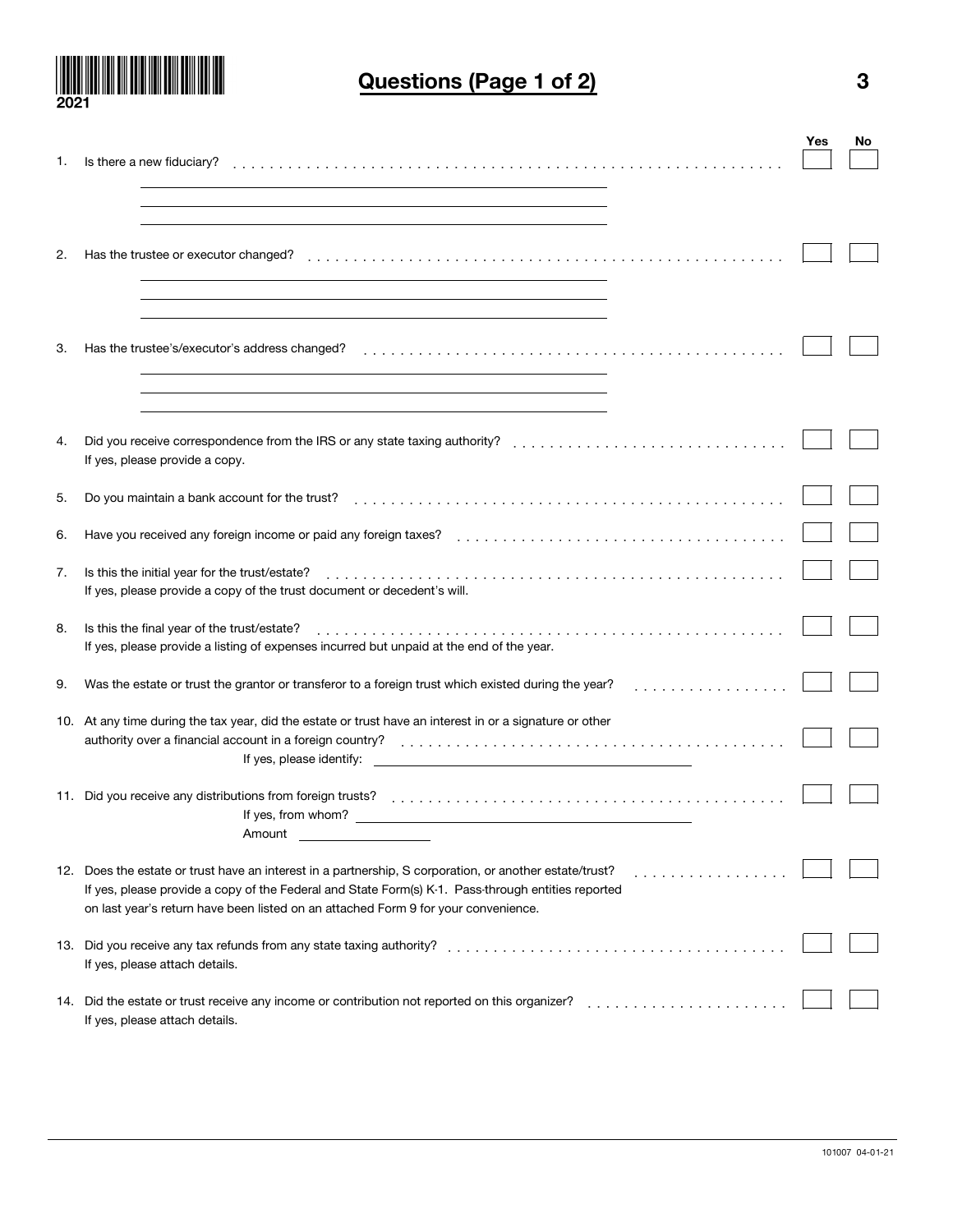

# Questions (Page 2 of 2) 4

|                                                                                                                        | Yes | No |
|------------------------------------------------------------------------------------------------------------------------|-----|----|
| 15. Has there been a sale, purchase, or exchange of real estate?                                                       |     |    |
| If yes, please provide a copy of the settlement sheet.                                                                 |     |    |
|                                                                                                                        |     |    |
| 16. Did you purchase any bonds this year?                                                                              |     |    |
| If yes, please provide a copy of the purchase confirmation slip.                                                       |     |    |
|                                                                                                                        |     |    |
| 17. Did the estate or trust pay any taxes (other than income taxes)?                                                   |     |    |
| If yes, please provide the amount and details.                                                                         |     |    |
|                                                                                                                        |     |    |
| 18. Did this estate or trust pay any mortgage or investment interest?                                                  |     |    |
| If yes, please describe the nature and amount.                                                                         |     |    |
|                                                                                                                        |     |    |
|                                                                                                                        |     |    |
| 19. Were any fiduciary fees paid?                                                                                      |     |    |
| If yes, please describe the nature and amount.                                                                         |     |    |
|                                                                                                                        |     |    |
|                                                                                                                        |     |    |
|                                                                                                                        |     |    |
| 20. Were any attorney fees paid?                                                                                       |     |    |
| If yes, please describe the nature and amount.                                                                         |     |    |
|                                                                                                                        |     |    |
|                                                                                                                        |     |    |
|                                                                                                                        |     |    |
| 21. Have there been any contributions made to a charitable organization?                                               |     |    |
| If yes, please provide the name of the charity and amount.                                                             |     |    |
|                                                                                                                        |     |    |
|                                                                                                                        |     |    |
|                                                                                                                        |     |    |
| 22. Have there been any other disbursements not previously provided?                                                   |     |    |
| If yes, please describe the nature and amount.                                                                         |     |    |
|                                                                                                                        |     |    |
|                                                                                                                        |     |    |
| 23. May the IRS or other taxing authority discuss the return with the preparer?                                        |     |    |
|                                                                                                                        |     |    |
|                                                                                                                        |     |    |
| If yes, enter the date and total amount of the Payroll Protection Program loan(s) disbursed.                           |     |    |
| Date (Mo/Da/Yr)<br>Amount                                                                                              |     |    |
| If yes, did the estate or trust have any eligible expenses that were paid with the Payroll Protection Program Ioan(s)? |     |    |
| If yes, are these amounts included in the expenses reported for the estate and trust?                                  |     |    |
| If yes, did the estate or trust receive loan forgiveness or is the estate or trust seeking forgiveness?<br>.           |     |    |
| If no, enter the date loan forgiveness was denied or that the estate or trust decided not to seek forgiveness.         |     |    |
| Date (Mo/Da/Yr)                                                                                                        |     |    |
| If no, enter the amount of the loan for which forgiveness was denied or the amount of the loan for which the estate    |     |    |
| or trust decided not to seek forgiveness.                                                                              |     |    |
| Amount                                                                                                                 |     |    |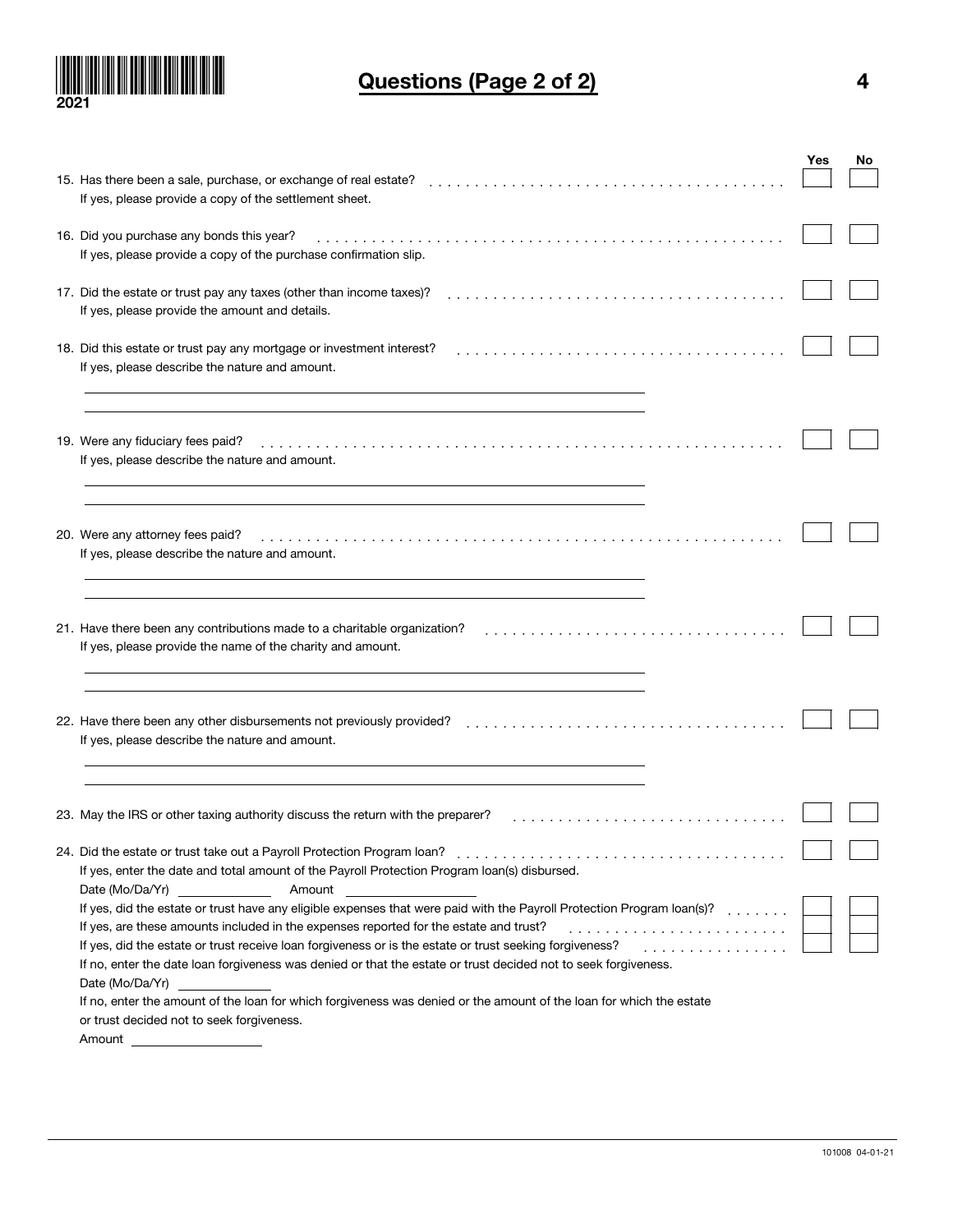

## Electronic Filing 14

### Electronic Filing:

Electronic filing is the means by which your return is transmitted directly to the IRS. The IRS has implemented an electronic filing mandate requiring certain preparers to file all returns that they prepare electronically. Some states also require certain preparers to electronically file state returns prepared. The IRS and some states allow taxpayers to elect not to file their returns electronically. If you prefer not to electronically file your return, please refer to and sign the opt-out statement below. Because some states have official opt-out forms, additional signatures may be necessary before your return can be filed.

| Do not electronically file the federal return  |  |  |  |  |  |  |  |  |  |  |  |  |  |
|------------------------------------------------|--|--|--|--|--|--|--|--|--|--|--|--|--|
| Do not electronically file the state return(s) |  |  |  |  |  |  |  |  |  |  |  |  |  |

### Opt-Out Statement:

has informed me (us) that my (our) 2021 Fiduciary Income Tax return may be required to be electronically filed if the firm files the return on my (our) behalf. I (We) understand that electronic filing may provide a number of benefits to taxpayers, including an acknowledgment that the IRS received the return, a reduced chance of errors in processing, and faster refunds. I (We) do not want to file my (our) return electronically and will personally file the paper return. My (Our) signature(s) below represent(s) my (our) agreement that I (we) was (were) not influenced by my (our) preparer or any other member of the firm to sign this statement.

Fiduciary signature: Date:

The IRS requires the use of a 5-digit self-selected Personal Identification Number (PIN) in lieu of mailing a signature document when electronically filing.

|                                                  | <b>Yes</b> | No |
|--------------------------------------------------|------------|----|
| Would you like to use a randomly generated PIN?  |            |    |
|                                                  |            |    |
| If No, please enter a 5-digit self-selected PIN: |            |    |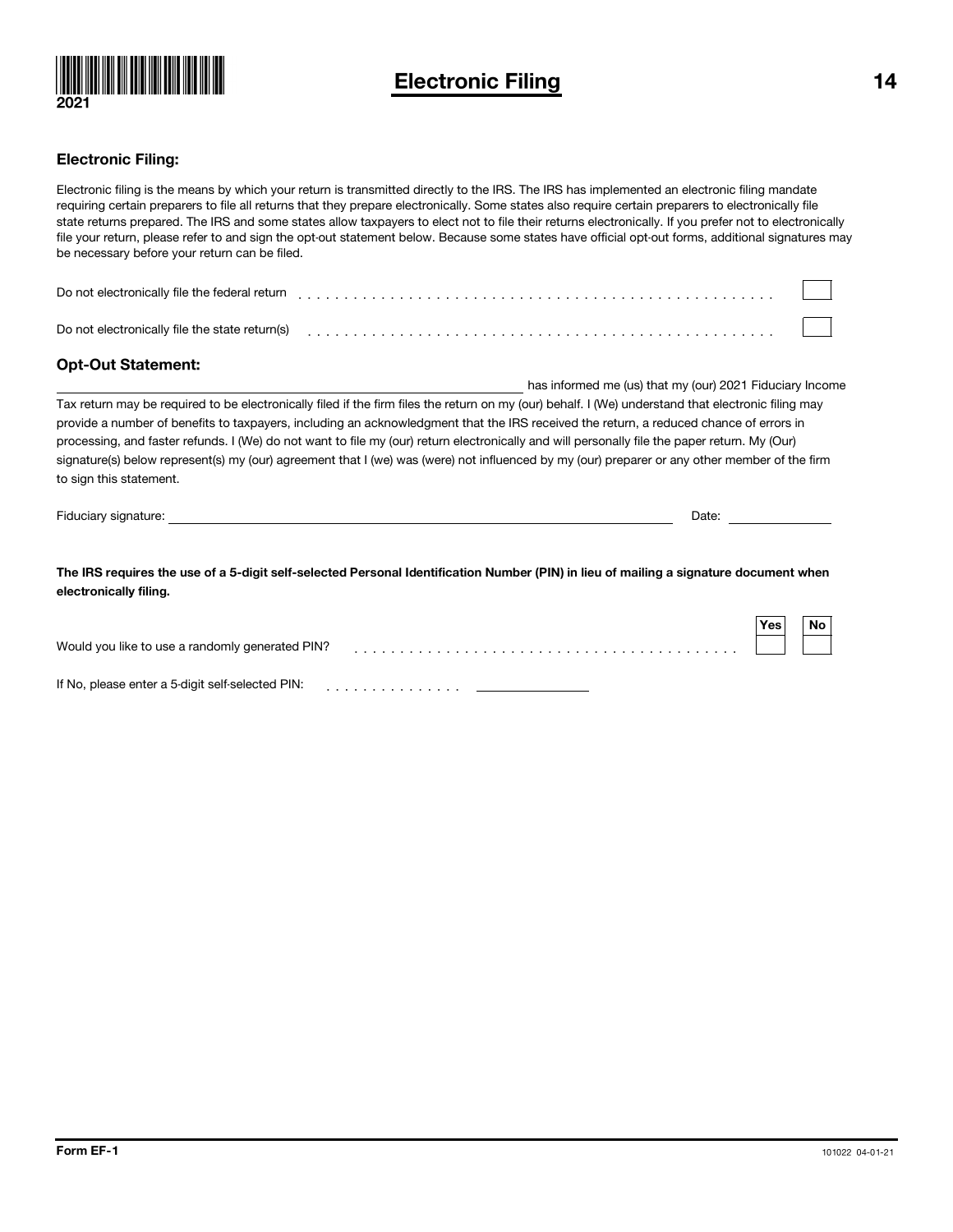

## Interest Income 5

Please provide copies of all Form(s) 1099-INT or other documents relating to interest received.

| Name of Payer |  | Tax-Exempt<br>Interest | 2020 Amount |
|---------------|--|------------------------|-------------|
|               |  |                        |             |
|               |  |                        |             |
|               |  |                        |             |
|               |  |                        |             |
|               |  |                        |             |
|               |  |                        |             |
|               |  |                        |             |
|               |  |                        |             |
|               |  |                        |             |
|               |  |                        |             |
|               |  |                        |             |
|               |  |                        |             |
|               |  |                        |             |
|               |  |                        |             |
|               |  |                        |             |
|               |  |                        |             |
|               |  |                        |             |
|               |  |                        |             |
|               |  |                        |             |
|               |  |                        |             |
| Total         |  |                        |             |

Seller-Financed Mortgage Interest Information:

| Name of Individual to Whom | <b>Identification</b> | 2021 Interest | 2020 Interest |
|----------------------------|-----------------------|---------------|---------------|
| Mortgage Interest Was Paid | Number of Individual  | Amount        | Amount        |
|                            |                       |               |               |

Address of Individual to Whom Mortgage Interest Was Paid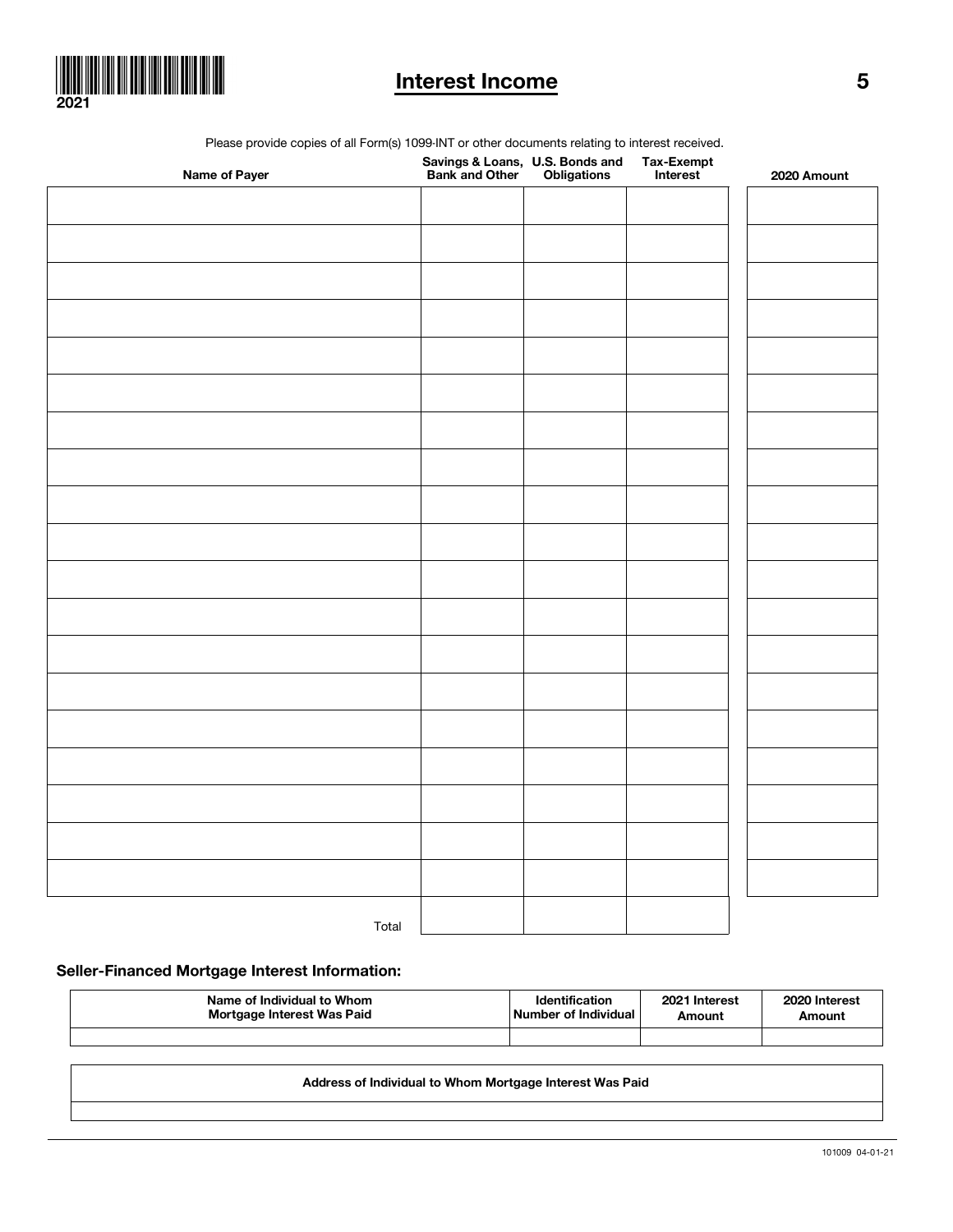

# Dividend Income 6

Please provide copies of all Form(s) 1099-DIV or other documents relating to dividends received.

| Name of Payer | Box 1a<br>Total Ordinary<br>Dividends | Box 1b<br>Qualified<br>Dividends | Box 2a<br>Total Capital<br>Gain<br>Distributions | 2020 Amount |
|---------------|---------------------------------------|----------------------------------|--------------------------------------------------|-------------|
|               |                                       |                                  |                                                  |             |
|               |                                       |                                  |                                                  |             |
|               |                                       |                                  |                                                  |             |
|               |                                       |                                  |                                                  |             |
|               |                                       |                                  |                                                  |             |
|               |                                       |                                  |                                                  |             |
|               |                                       |                                  |                                                  |             |
|               |                                       |                                  |                                                  |             |
|               |                                       |                                  |                                                  |             |
|               |                                       |                                  |                                                  |             |
|               |                                       |                                  |                                                  |             |
|               |                                       |                                  |                                                  |             |
|               |                                       |                                  |                                                  |             |
|               |                                       |                                  |                                                  |             |
|               |                                       |                                  |                                                  |             |
|               |                                       |                                  |                                                  |             |
|               |                                       |                                  |                                                  |             |
|               |                                       |                                  |                                                  |             |
|               |                                       |                                  |                                                  |             |
|               |                                       |                                  |                                                  |             |
|               |                                       |                                  |                                                  |             |
|               |                                       |                                  |                                                  |             |
| Total         |                                       |                                  |                                                  |             |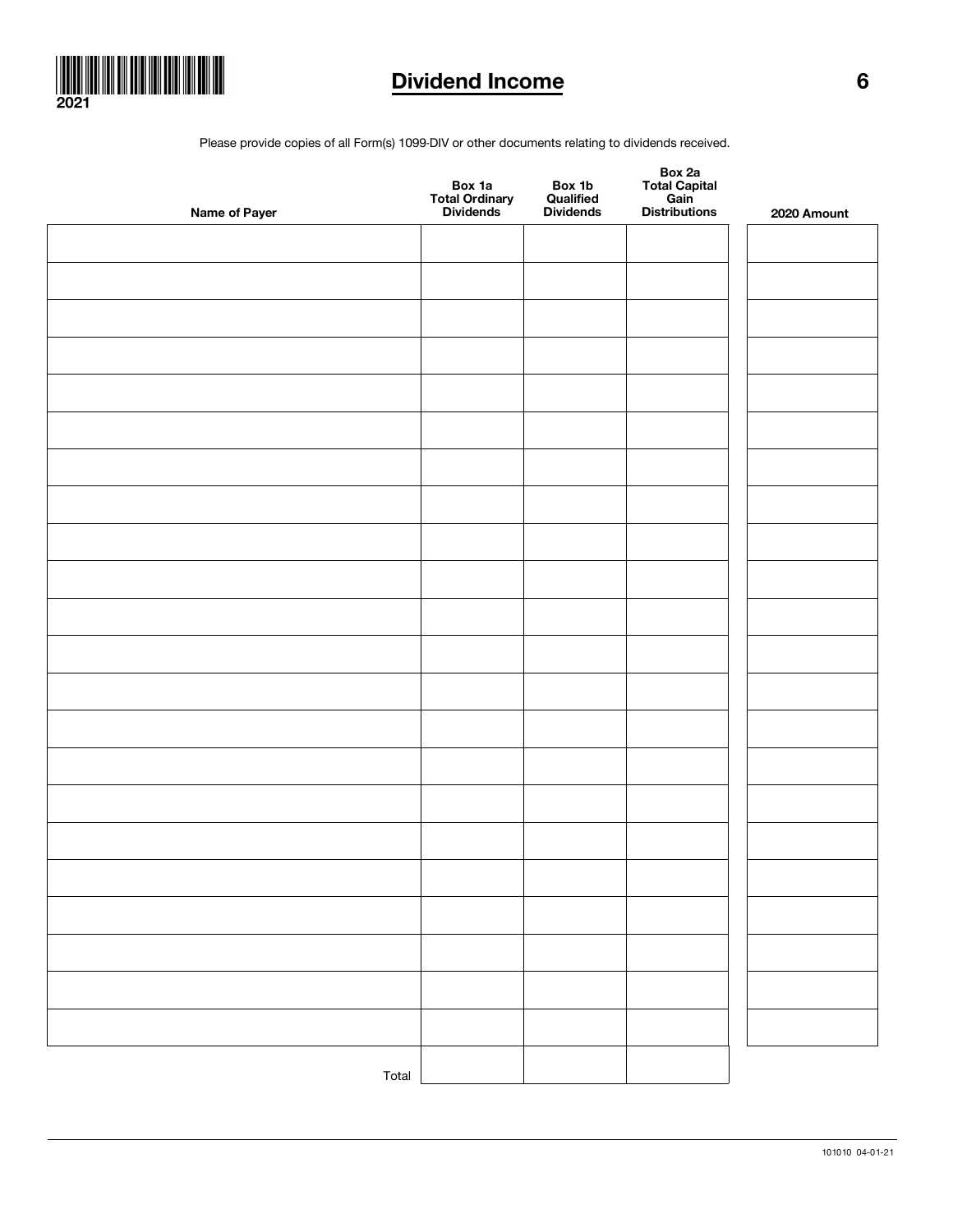

Please provide copies of all Form(s) 1099-A, 1099-B, 1099-S and any other statements documenting cost basis.

| <b>Description or Type of Property</b> | <b>Date Acquired</b> | Date Sold | <b>Sales Price</b> | <b>Cost Basis</b> |
|----------------------------------------|----------------------|-----------|--------------------|-------------------|
|                                        |                      |           |                    |                   |
|                                        |                      |           |                    |                   |
|                                        |                      |           |                    |                   |
|                                        |                      |           |                    |                   |
|                                        |                      |           |                    |                   |
|                                        |                      |           |                    |                   |
|                                        |                      |           |                    |                   |
|                                        |                      |           |                    |                   |
|                                        |                      |           |                    |                   |
|                                        |                      |           |                    |                   |
|                                        |                      |           |                    |                   |
|                                        |                      |           |                    |                   |
|                                        |                      |           |                    |                   |
|                                        |                      |           |                    |                   |
|                                        |                      |           |                    |                   |
|                                        |                      |           |                    |                   |
|                                        |                      |           |                    |                   |
|                                        |                      |           |                    |                   |
|                                        |                      |           |                    |                   |
|                                        |                      |           |                    |                   |
|                                        |                      |           |                    |                   |
|                                        |                      |           |                    |                   |
|                                        |                      |           |                    |                   |
|                                        |                      |           |                    |                   |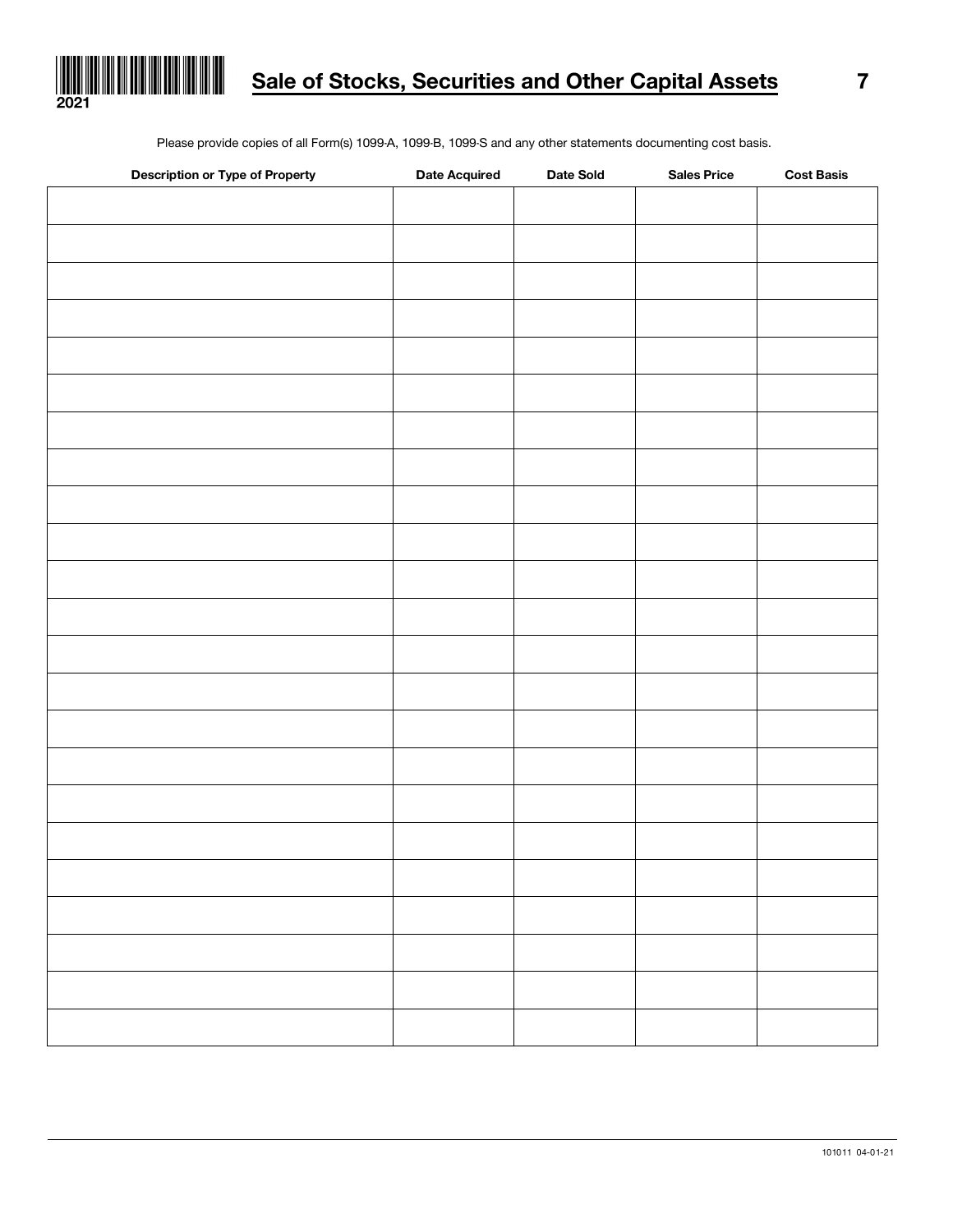

# Rental/Royalty Income and Expenses 8

| Type of Property:                                                                                         |      |           |
|-----------------------------------------------------------------------------------------------------------|------|-----------|
| Location of Property:                                                                                     |      |           |
| If this property was disposed of, please enter date<br><u>production and the contract of the contract</u> |      | Yes<br>No |
|                                                                                                           |      |           |
|                                                                                                           | 2021 | 2020      |
| Ownership percentage if not 100%                                                                          | $\%$ | $\%$      |
| <b>Income</b>                                                                                             |      |           |
| Rental Income<br>Royalty Income<br>Other Income:                                                          |      |           |
|                                                                                                           |      |           |
|                                                                                                           |      |           |
| <b>Expenses</b>                                                                                           |      |           |
| Advertising                                                                                               |      |           |
| Auto and travel                                                                                           |      |           |
| Bad debts<br>.                                                                                            |      |           |
| Cleaning and maintenance                                                                                  |      |           |
| Commissions                                                                                               |      |           |
| Insurance<br>.                                                                                            |      |           |
|                                                                                                           |      |           |
| Management fees                                                                                           |      |           |
| Mortgage interest paid to financial institutions (please provide form 1098)                               |      |           |
| Other mortgage interest                                                                                   |      |           |
| Other interest                                                                                            |      |           |
| Repairs                                                                                                   |      |           |
| Supplies                                                                                                  |      |           |
| Taxes                                                                                                     |      |           |
| <b>Utilities</b><br>.<br>Other Expenses:                                                                  |      |           |
|                                                                                                           |      |           |
|                                                                                                           |      |           |
|                                                                                                           |      |           |
|                                                                                                           |      |           |
|                                                                                                           |      |           |
|                                                                                                           |      |           |
|                                                                                                           |      |           |
|                                                                                                           |      |           |
| Total                                                                                                     |      |           |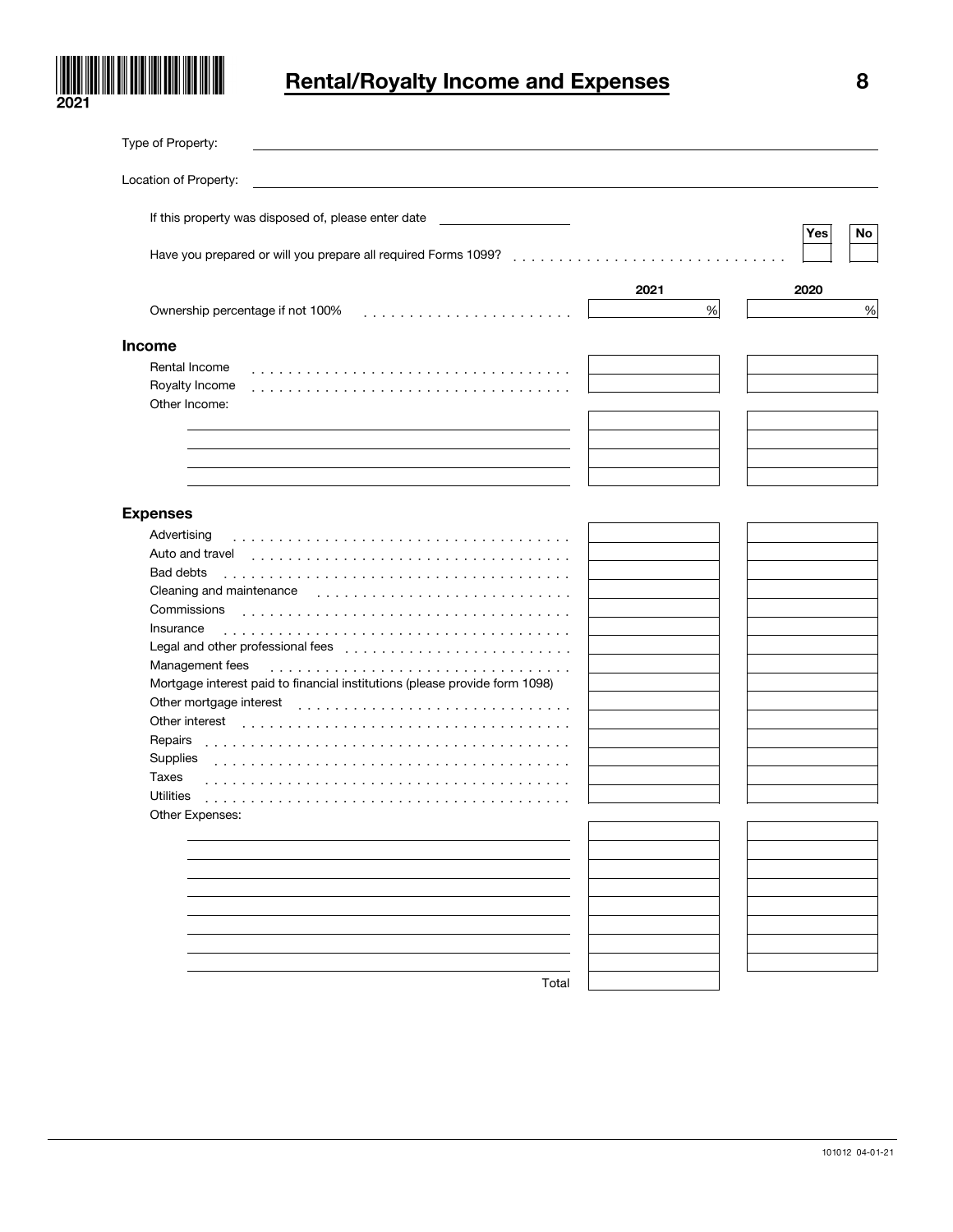

### Income from Partnerships, S Corporations, Estates and Trusts

Please provide all Schedule(s) K-1 sent to you by the passthrough entity.

| Name of Entity | Tax ID Number |
|----------------|---------------|
|                |               |
|                |               |
|                |               |
|                |               |
|                |               |
|                |               |
|                |               |
|                |               |
|                |               |
|                |               |
|                |               |
|                |               |
|                |               |
|                |               |
|                |               |
|                |               |
|                |               |
|                |               |
|                |               |
|                |               |
|                |               |
|                |               |
|                |               |
|                |               |